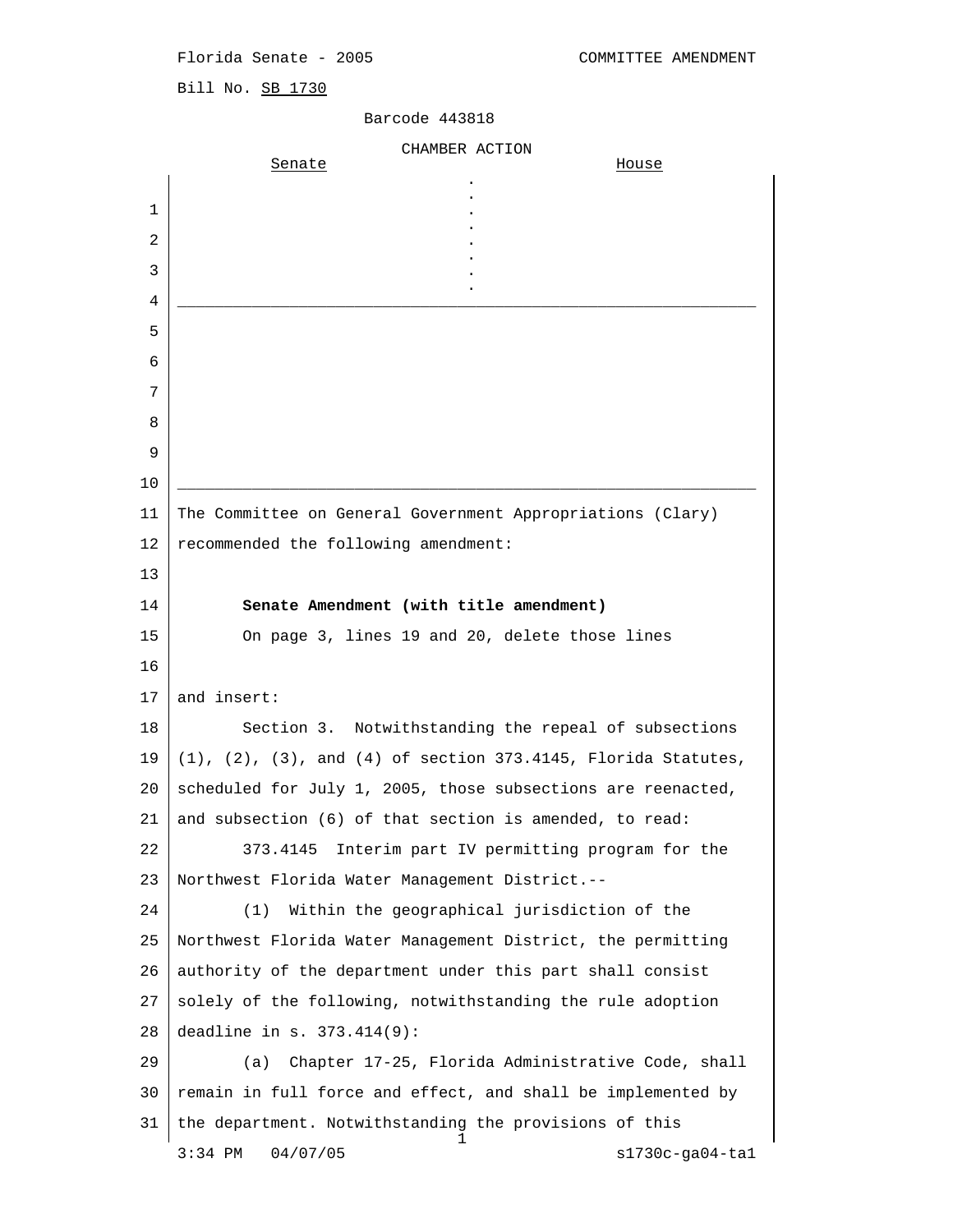Florida Senate - 2005 COMMITTEE AMENDMENT Bill No. SB 1730

Barcode 443818

| 1  | section, chapter 17-25, Florida Administrative Code, may be       |
|----|-------------------------------------------------------------------|
| 2  | amended by the department as necessary to comply with any         |
| 3  | requirements of state or federal laws or regulations, or any      |
| 4  | condition imposed by a federal program, or as a requirement       |
| 5  | for receipt of federal grant funds.                               |
| 6  | Rules adopted pursuant to the authority of ss.<br>(b)             |
| 7  | 403.91-403.929, 1984 Supplement to the Florida Statutes 1983,     |
| 8  | as amended, in effect prior to July 1, 1994, shall remain in      |
| 9  | full force and effect, and shall be implemented by the            |
| 10 | department. However, the department is authorized to establish    |
| 11 | additional exemptions and general permits for dredging and        |
| 12 | filling, if such exemptions or general permits do not allow       |
| 13 | significant adverse impacts to occur individually or              |
| 14 | cumulatively. However, for the purpose of chapter 17-312,         |
| 15 | Florida Administrative Code, the landward extent of surface       |
| 16 | waters of the state identified in rule 17-312.030(2), Florida     |
| 17 | Administrative Code, shall be determined in accordance with       |
| 18 | the methodology in rules 17-340.100 through 17-340.600,           |
| 19 | Florida Administrative Code, as ratified in s. 373.4211, upon     |
| 20 | the effective date of such ratified methodology. In               |
| 21 | implementing $s. 373.421(2)$ , the department shall determine the |
| 22 | extent of those surface waters and wetlands within the            |
| 23 | regulatory authority of the department as described in this       |
| 24 | paragraph. At the request of the petitioner, the department       |
| 25 | shall also determine the extent of surface waters and wetlands    |
| 26 | which can be delineated by the methodology ratified in s.         |
| 27 | 373.4211, but which are not subject to the regulatory             |
| 28 | authority of the department as described in this paragraph.       |
| 29 | The department may implement chapter 40A-4,<br>(c)                |
| 30 | Florida Administrative Code, in effect prior to July 1, 1994,     |
| 31 | pursuant to an interagency agreement with the Northwest<br>2      |
|    | $3:34$ PM<br>04/07/05<br>$s1730c-ga04-ta1$                        |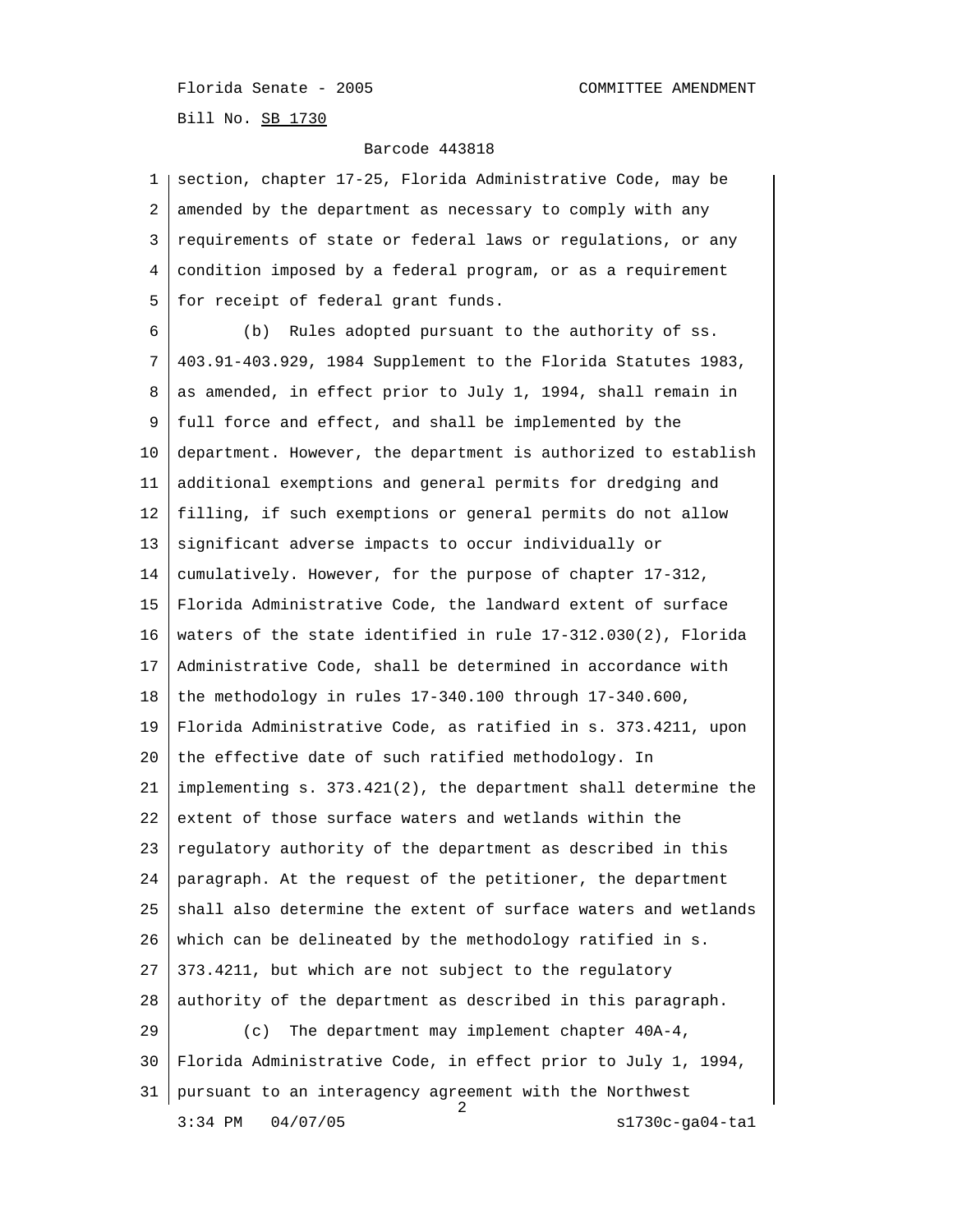Florida Senate - 2005 COMMITTEE AMENDMENT Bill No. SB 1730

## Barcode 443818

 1 Florida Water Management District adopted under s. 373.046(4). 2 (2) The authority of the Northwest Florida Water 3 Management District to implement this part or to implement any 4 authority pursuant to delegation by the department shall not 5 be affected by this section. The rule adoption deadline in s. 6 373.414(9) shall not apply to said district. 7 (3) The division of permitting responsibilities in s. 8 373.046(4) shall not apply within the geographical 9 jurisdiction of the Northwest Florida Water Management 10 District. 11 (4) If the United States Environmental Protection 12 Agency approves an assumption of the federal program to 13 regulate the discharge of dredged or fill material by the 14 department or the water management districts, or both, 15 pursuant to s. 404 of the Clean Water Act, Pub. L. No. 92-500, 16 as amended, 33 U.S.C. ss. 1251 et seq.; the United States Army 17 Corps of Engineers issues one or more state programmatic 18 general permits under the referenced statutes; or the United 19 States Environmental Protection Agency or the United States 20 Corps of Engineers approves any other delegation of regulatory 21 authority under the referenced statutes, then the department 22 | may implement any permitting authority granted in this part 23 within the Northwest Florida Water Management District which 24 is prescribed as a condition of granting such assumption, 25 general permit, or delegation. 26 (6) Subsections (1), (2), (3), and (4) shall be 27 repealed effective July 1,  $2010$   $2005$ . 28 Section 4. This act shall take effect upon becoming a 29 law. 30 31  $\sim$  3